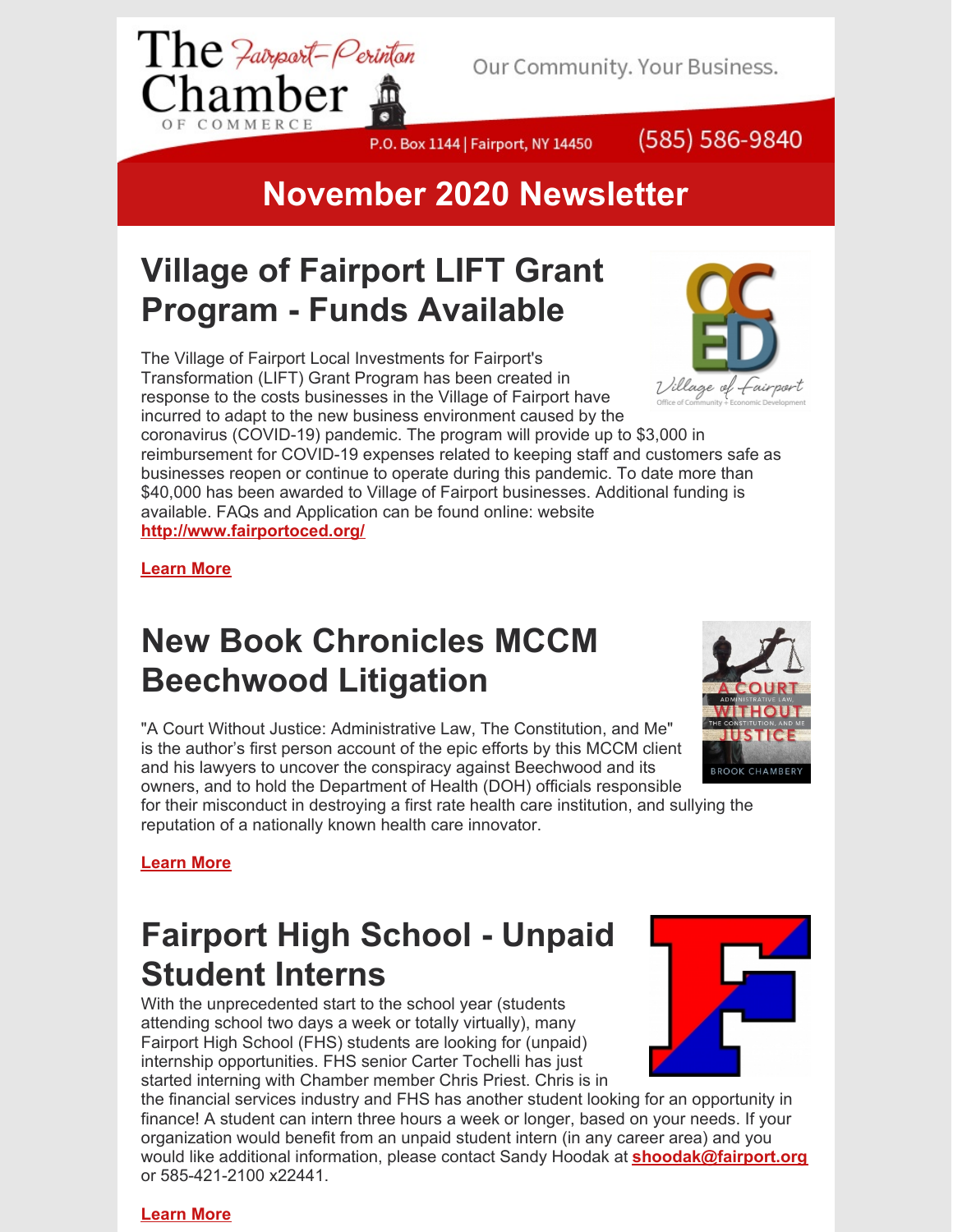

#### **Just Solutions Held SHIELD Act Webinar 11/11**

In July of 2019, the "Stop Hacks and Improve Electronic Data Security" (SHIELD) Act was signed, requiring businesses to implement safeguards for the "private information" of New York residents and broadening New York's security breach notification requirements. The SHIELD Act requires every business have a comprehensive security plan in place or risk penalties.

Just Solutions has been the host of past webinars on this topic, and recently co-hosted a session with Chamber member McConville Considine Coomin & Morin PC. Just Solutions can help you understand the requirements and determine what actions need to be taken, to be compliant. **[https://fairportperintonchamber.org/?q=member/just](https://fairportperintonchamber.org/?q=member/just-solutions#profile-member)solutions#profile-member**

**[Learn](https://fairportperintonchamber.org/?q=member/just-solutions#profile-member) More**

## **VILLAGE OF FAIRPORT FIRED UP FOR TEX-MEX BBQ AT SMOKIN' HOT CHICKS**



Empire Commercial Construction, a retail-specific company of regional general contractor Taylor–The Builders, is completing

construction of the new Smokin' Hot Chicks BBQ location at the redeveloped century-old factory building in the Village of Fairport that once held the American Can Company. The redevelopment is being led by Rochester-based Donohoe Management, with leasing directed by Caliber Commercial Brokerage. Empire and Hanlon Architects teamed for design and construction of the 4,200 square-foot interior restaurant build-out located at 25 Parce Avenue and 75 North Main Street, Suite 170. Completion is anticipated for mid-December, 2020.

"Empire is excited to team with Smokin' Hot Chicks BBQ and The Cannery to help deliver another thriving local business to this growing development," said Jayne Penepent, president of Empire Commercial Construction." From the fiesta selections of owner Shannon Miller's Southern California heritage, to piping hot, mouthwatering BBQ, the Fairport Community is in for a mouth-watering treat."

Smokin' Hot Chicks BBQ joins a series of phased openings by other businesses at The Historic Cannery including: Faircraft Brauhaus, Compane Trattoria, Challenge Athletics and D1 Sports Training.

"Canco," established in 1908, was the backbone of the community's industrial growth through the late 1980's. The Historic Cannery project overall features significant improvements to the exterior, including construction of a 6,780 square-foot elevated boardwalk to provide direct pedestrian accessibility to all building tenants. Further demolition, abatement and renovations of the 61,000 square-feet created several new tenant spaces, rooftop deck, loading dock area, courtyard and over 200 parking spaces.

**[Learn](http://www.empirecommercialconstruction.com/smokinhotchicks/) More**

## **November's Annual Appeal for Embrace Your Sisters**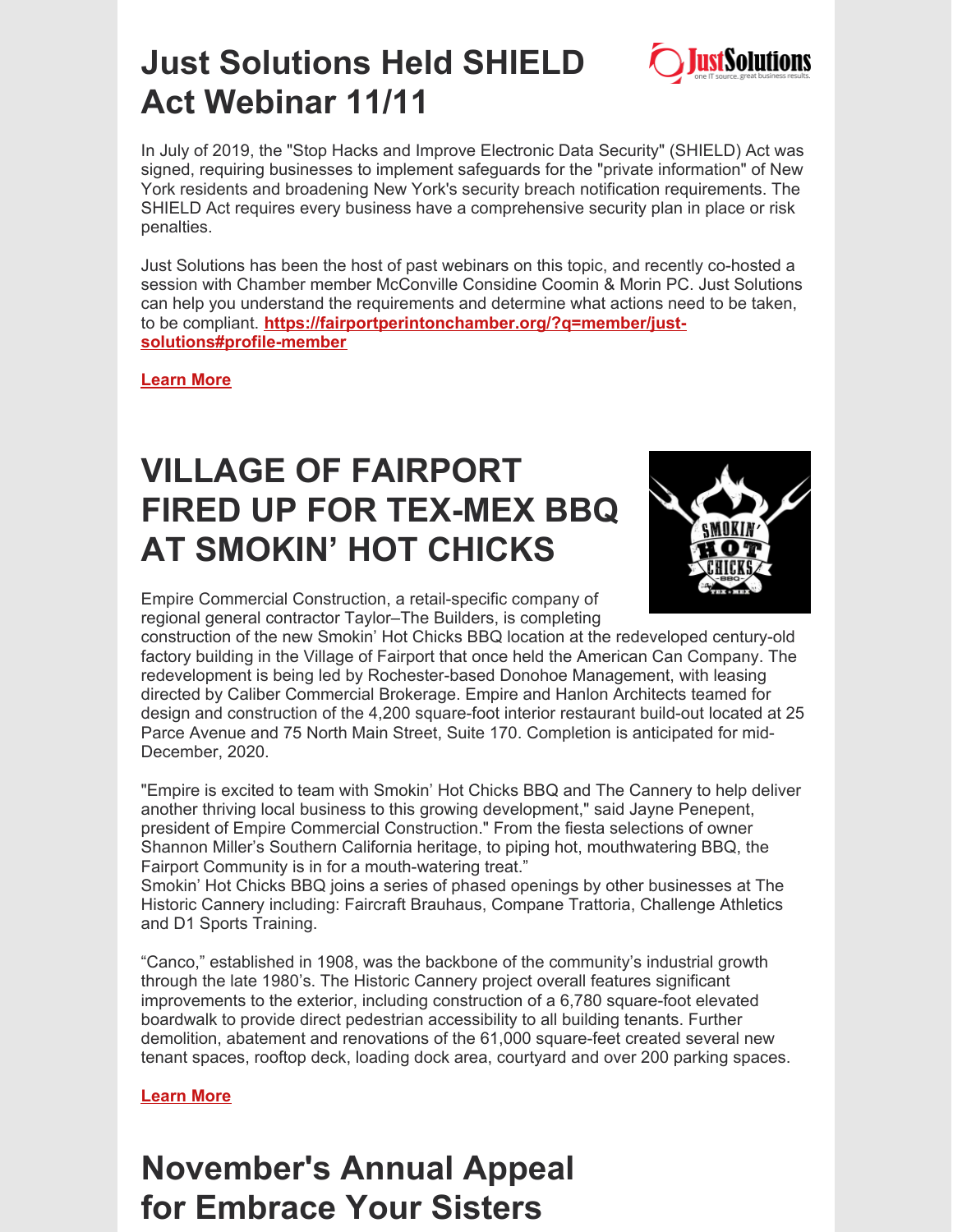The annual appeal has begun for Embrace Your Sisters, in this month of November. Because this COVID-19 year led to the cancellation of their two major fundraisers, the May Tea at Two Fashion Show and the September Positively Pink Walk in Pittsford, this year's appeal is playing a



greater role in the raising of funds. Even during COVID-19, breast cancer continues to effect those we love among our extended family and friends, both female and male. You will see a quote from Chamber member Kevin Cooman, from the law firm of McConville, Considine, Cooman & Morin, PC, on the appeal card, reminding us about the 2020 \$300 tax deduction for nonprofit contributions, in addition to the standard deduction. Read the full story and consider your role in supporting breast cancer patients across 13 counties in Upstate New York.

**[Learn](https://www.embraceyoursisters.org/ways-to-donate) More**

### **Are You Compliant?**



Is your business or organization compliant? All of our varied work locations today, including virtual offices, are subject to the March 21, 2020 Electronic Data Security (SHIELD) Act. Administrative, technical, and physical safeguards are prescribed by New York State to be outlined in a plan to protect computerized data that contains private information of New York residents.

#### **[Learn](https://www.mccmlaw.com/news/2020/10/27/dont-forget-your-wisp) More**

## **Windy Acres Supports Lollypop Farm**

We love to see members supporting members! This is the second annual gift basket raffle hosted by Windy Acres to benefit Lollypop Farm. Raffle tickets are already on sale during the store's Christmas Sale hours in November at Windy Acres -



Fridays, Saturdays, and Sundays before Thanksgiving, from 10am - 5pm. Each raffle ticket is \$1, with a group of six sold for \$5. There will be ten gift-basket winners drawn the week of Thanksgiving. Additionally, Windy Acres has created a gift basket for Lollypop Farm to raffle at their own location in Perinton. During the 2019 holiday shopping season, \$900 was collected through the raffle for Lollypop Farm!

**[Learn](https://www.facebook.com/WindyAcresAntiques) More**

### **Would you like to be typed to be a potential bone marrow donor?**



Christopher's Challenge is continuing to provide kits for typing of potential marrow donors throughout the pandemic.

If you are between the ages of 18-55 and would like to be tested, please contact Kathy Costello at **[kcostell@rochester.rr.com](mailto:kcostell@rochester.rr.com)**. We will have a kit dropped off at your house and then can pick it up to mail it when you are done. The kit includes a brief health history and a cotton swabbing of your mouth.

Christopher's Challenge is also continuing to provide meals to patients, families and staff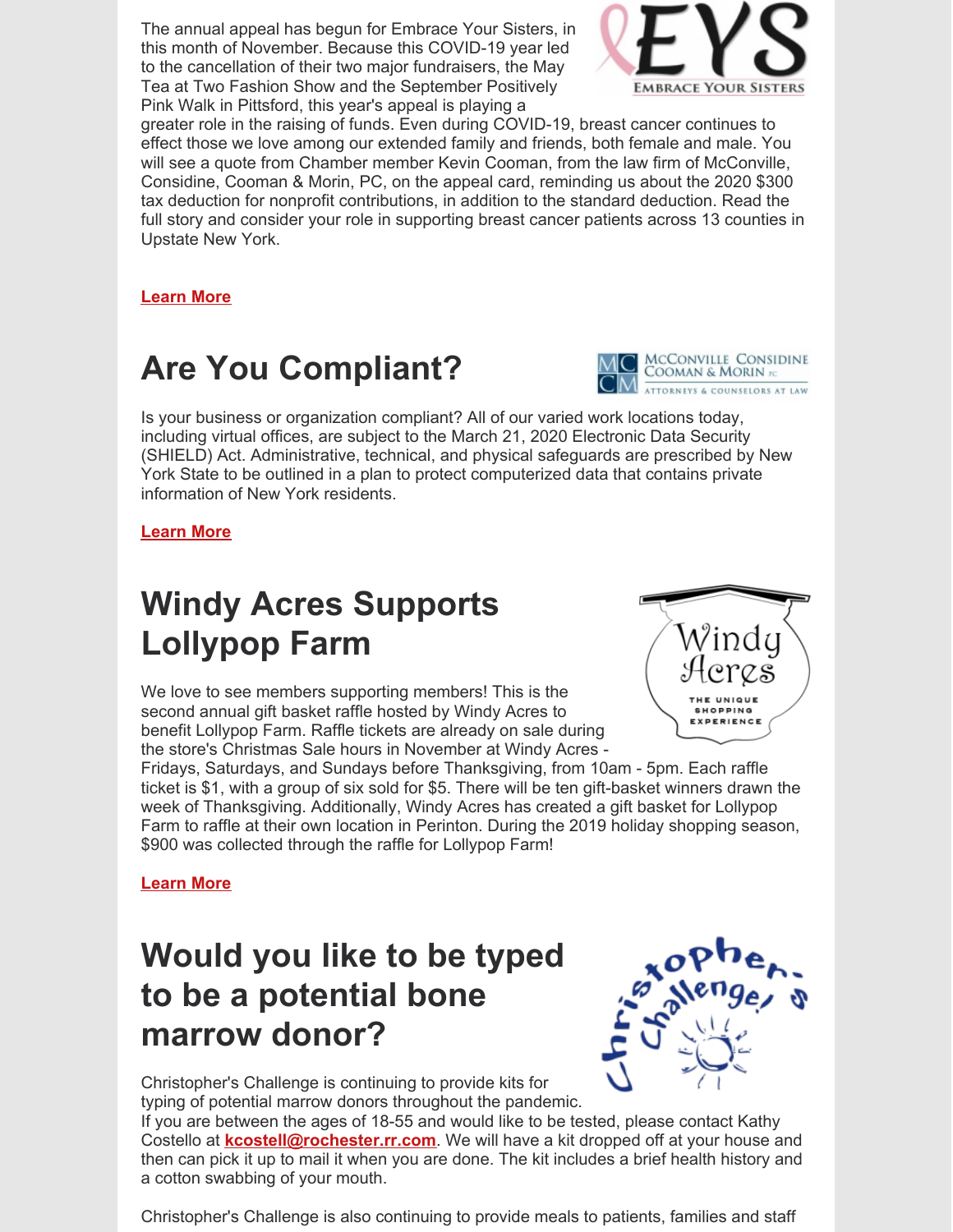in the Bone Marrow Unit at Wilmot Cancer Center. We are supporting local caterers and restaurants during this difficult time. With limited visitation, we will be providing Thanksgiving dinner so that patients and their families can come together to celebrate. If you are interested in sponsoring one of these meals, please contact Kathy.

**[Learn](http://www.christopherschallenge.org/) More**

# **Calling All Toys to Edge Advertising Group**

Edge Advertising Group is once again participating in Henderson Ford's annual US Marine Corps Reserve Toys for Tots drive. This is the 10th year of the collection and one of the largest suppliers of toys for this campaign.

If you are willing to donate new, unwrapped toys for those in need, please contact Diane McClure, 474-7173; **[Diane@EdgeAdGroup.com](mailto:Diane@EdgeAdGroup.com)**

**[Learn](https://fairportperintonchamber.org/?q=member/edge-advertising-group#profile-member) More**

# **Elderwood Village Held Tasty Drive Through**

Elderwood Village at Fairport held a Fried Cake Friday drive through and it was a hit! They wanted to thank our Fairport community for everything they have done to keep others happy, healthy and safe. 80 fried cakes were consumed, including cider from Schutts. Smiling faces

driving and walking through made Elderwood's staff's hearts full; the 70-degree weather also made for a perfect Fairport fall day. Elderwood wants to say 'thank you' to our Fairport family and please remember that they are a phone call away, to help with your loved ones' needs.

**[Learn](https://www.elderwood.com/elderwood-village-at-fairport/) More**

## **Evans Bank Begins to Service Rochester**



#### **[Learn](https://evansbank.com/about/) More**

**Holiday Savings at Hilton Garden Inn Rochester/Pittsford**





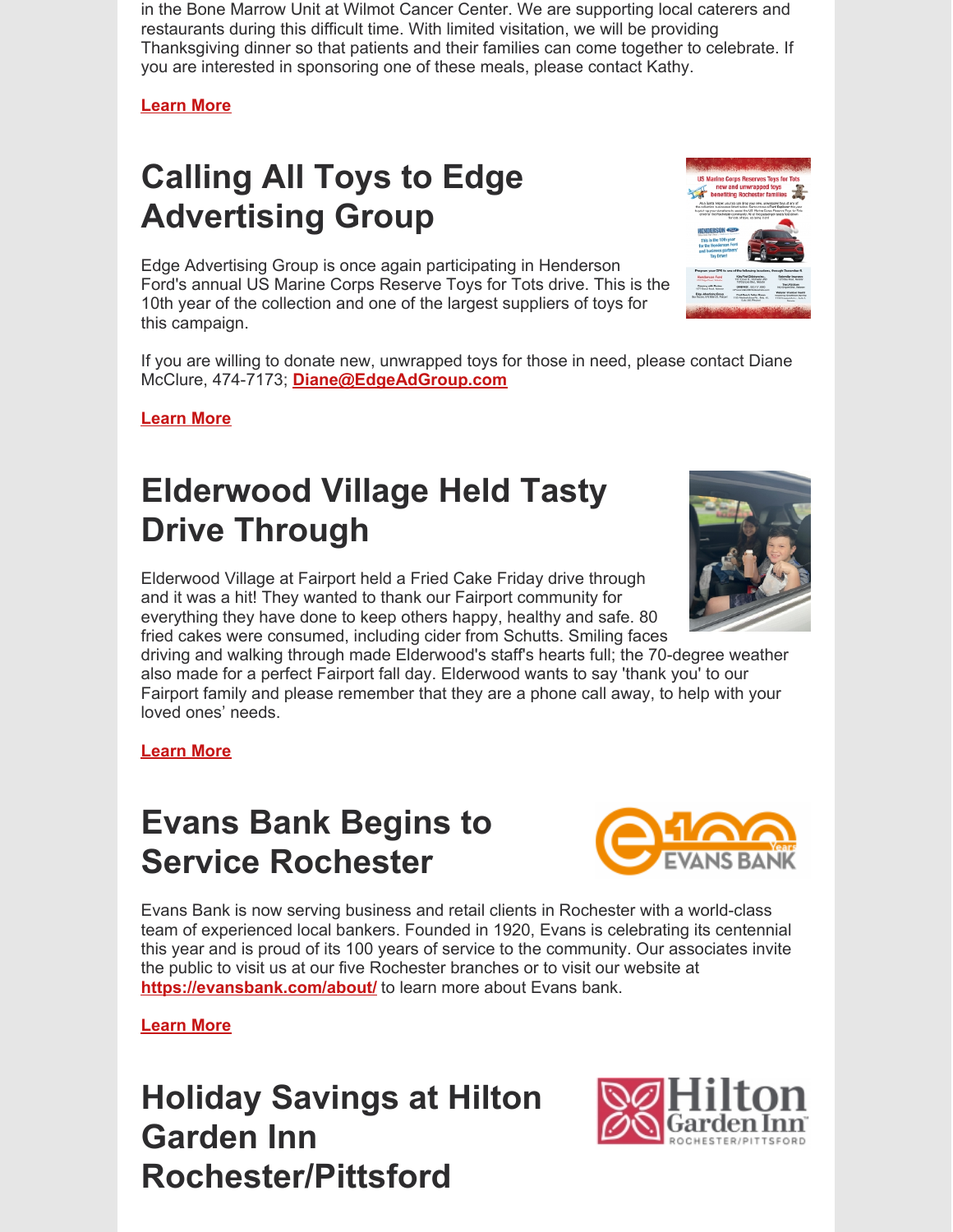Check out the Hilton Garden Inn Rochester/Pittsford Holiday Hotel Room Sale! You can save up to 20% for yourself, family or friends. As temperatures outside are dropping, enjoy their Indoor Pool and take advantage of their Free Parking and Wi-Fi!! Click here:

**[Learn](http://www.rochesterpittsford.hgi.com/) More**

#### **Follow The Chamber on Social Media**

Click Follow on the Chamber's Social Media

 $\bullet$ in.

FaceBook.com see Fairport/Perinton Chamber of Commerce

Twitter.com see @PerintonChamber

LinkedIn.com see Fairport-Perinton Chamber of Commerce

Click, Comment, and Share to earn additional visibility for yourself and the Chamber!

Thank you for your attention and response.

Sincerely,



Jim Bilotta Evans Bank *AVP, Business Banking* Chamber President

**The Fairport Perinton Chamber of Commerce** P.O. Box 1144 | Fairport, NY 14450 http://www.fairportperintonchamber.org fairportperintonchamber@gmail.com 585-586-9840